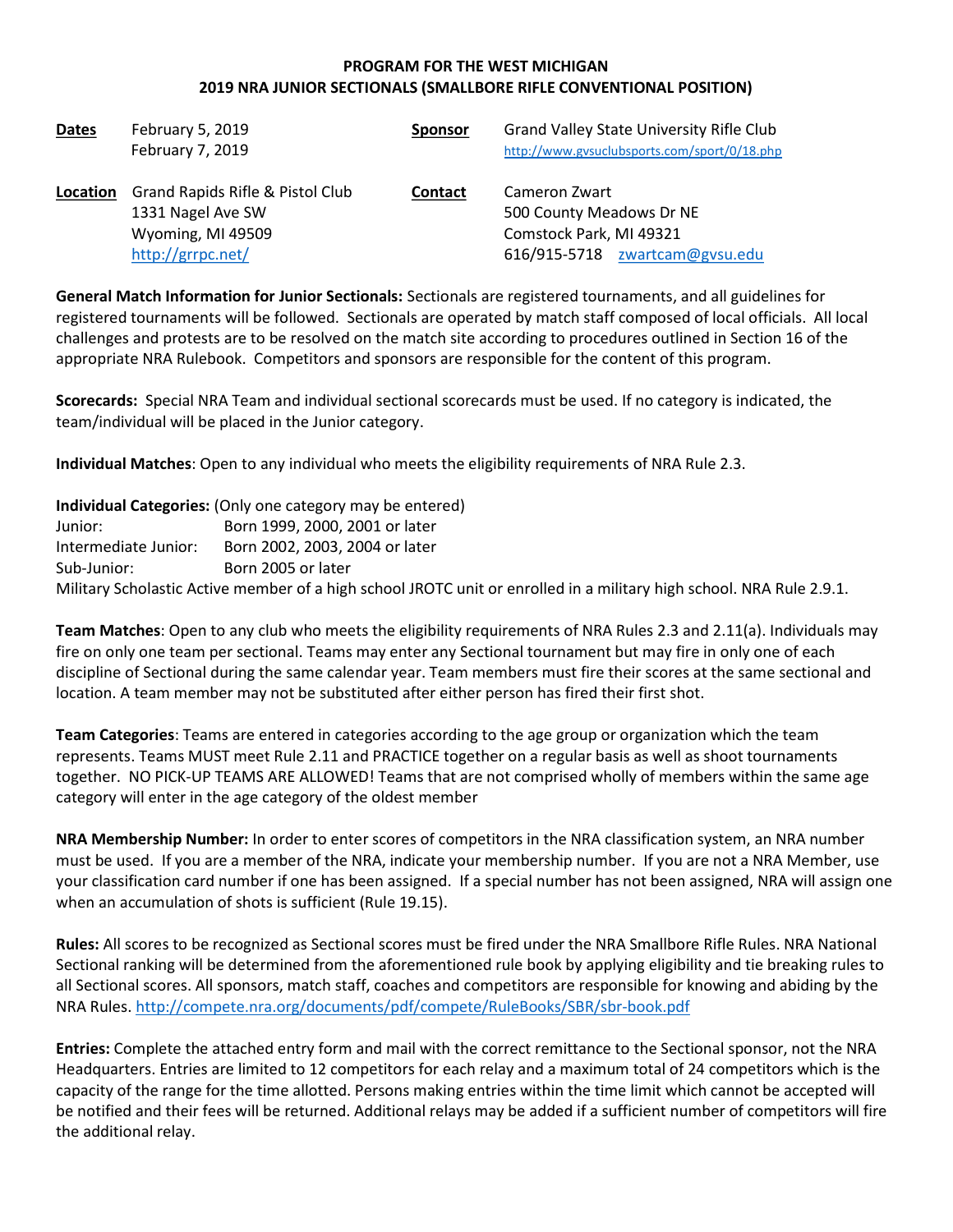Entry Closing Date: All entries should be made by January 31, 2019. If range space is available, post entries will be accepted.

Coaching: During individual competition, coaching of any kind is forbidden while the competitor is on the firing line. As long as the competitor is on the firing line he may speak only with members of the Jury or with Range Officials. Coaches may assist shooters before the preparation period begins.

Challenges: Competitors may challenge the value of doubtful shot holes in accordance with procedures detailed in Section 16 of the NRA Rule Books. Challenge fee is \$3.00 per match. Since the Orion Scoring System will be used, NO target will be plugged by any competitor. The Orion Scoring System protested shot challenge system will be used for all protested shot values.

Souvenir: Each firing competitor in the Sectional Tournament will be given a souvenir pin to recognize his or her participation.

Sectional Awards: Awards shall be furnished by the NRA. All awards will be made as identified in the 2019 NRA National Junior Indoor Sectional Championships program.

National Sectional Bulletin: The National Junior Indoor Championship Bulletin will list all individual competitors and teams ranked according to score within a category. Final results will be posted on the Competitions website: http://competitions.nra.org/championship-results/nra-national-indoor-rifle-pistolchampionships-results.aspx

## Firing for each relay will begin at the time and date indicated below (Eastern Standard Time):

| Relay 1 | February 5, 2019        | 4:00 p.m. starting time |
|---------|-------------------------|-------------------------|
| Relay 2 | <b>February 7, 2019</b> | 7:00 p.m. starting time |

Directions to the range: The range is located in Marquette Park, directly across from Wyoming Dog Park and north of Kimball Stadium.

### General Information:

Multiple fast food restaurants are located in the immediate area. https://www.experiencegr.com/restaurants/ Ample lodging is available in or around Grand Rapids, Michigan. https://www.experiencegr.com/hotels/

### Match Schedule

MATCH 1: Individual Match - 10 shots prone, 1 minute per record shot.

MATCH 2: Individual Match - 10 shots standing, 1 1/2 minutes per record shot.

MATCH 3: Individual Match - 10 shots sitting, 1 minute per record shot.

- MATCH 4: Individual Match 10 shots kneeling, l minute per record shot. One shot per bull. Matches must be fired in the order listed above.
- MATCH 5: Sectional Individual Conventional Position Smallbore Rifle. Championship (An aggregate of Matches 1, 2, 3, and 4).

MATCH 6: Sectional Team Championship (Paper Match).

- MATCH 7: National Individual Indoor Conventional Position Smallbore Rifle Championship.
- MATCH 8: National Team Indoor Conventional Position Smallbore Rifle Championship.